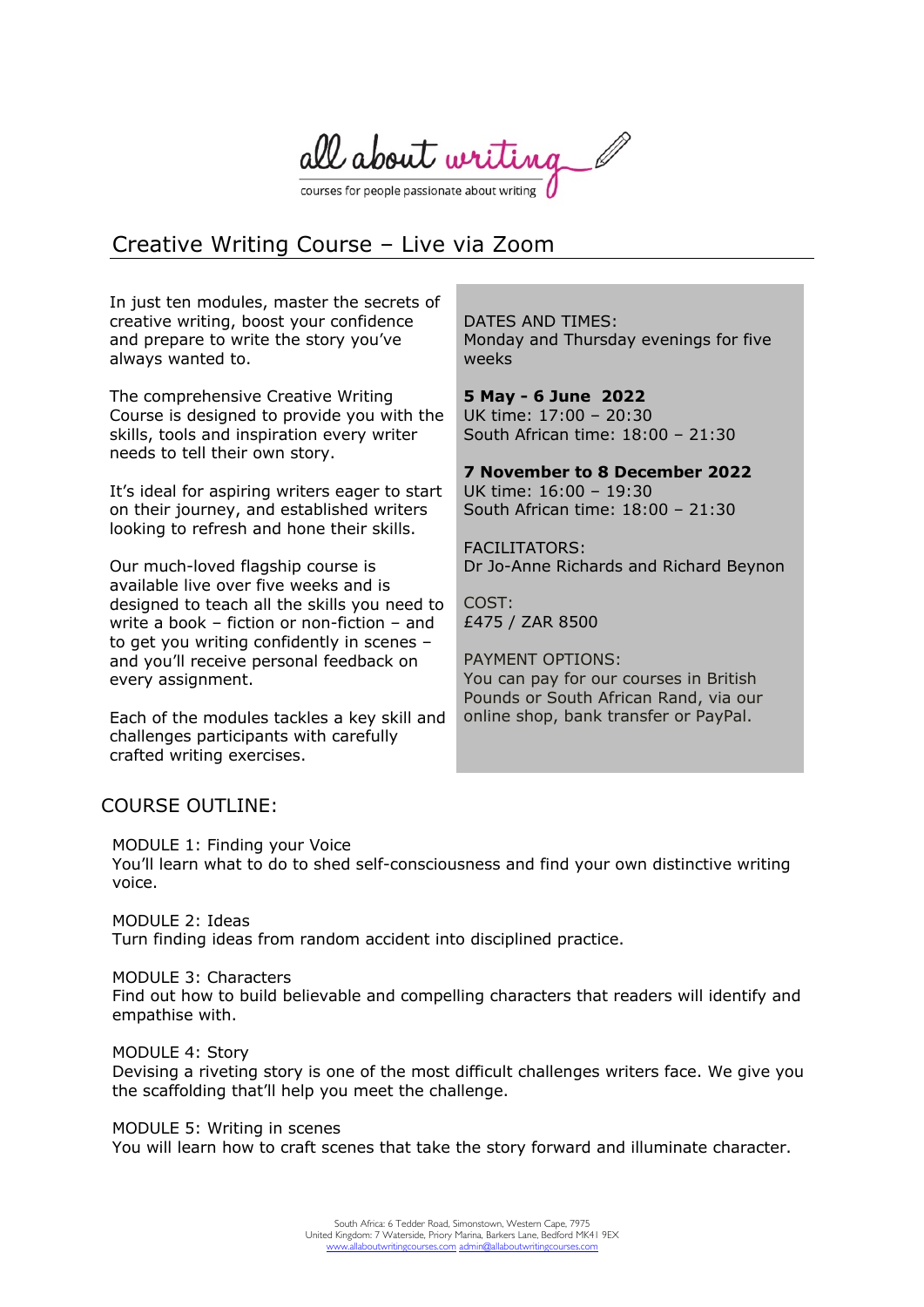MODULE 6: Point of view

It's the rock on which many a story founders. Choosing the most appropriate point of view for your story is the key decision that many writers overlook.

MODULE 7: Dialogue

There's nothing as bad as bad dialogue. We'll show you how to write dialogue that leaps off the page.

MODULE 8: Beginnings and Middles Beginnings are crucial – but it's in the middle that many stories buckle and sag. We'll teach you techniques to keep your story taut and compelling.

MODULE 9: Suspense

Suspense is what drives readers to turn the page. In this module we'll show how to create it.

MODULE 10: Showing not telling

Tell your story, and readers will flag; show them your story, and they'll feel involved. In this module, we'll show you how to write immersively.

#### How the course works

£475 / ZAR 8500

- We'll meet on Zoom on Monday and Thursday evenings for five weeks
- We'll present the module, invite questions and discussions and ask you to write an assignment in 30 minutes
- We'll discuss your work and give you instant and comprehensive feedback
- We'll send complete notes for each session which are yours to refer to forever

### TO BOOK:

Please email the following details to trish@allaboutwritingcourses.com:

- 1. Name:
- 2. Phone number:
- 3. Address:
- 4. How did you find out about this course?

5. To help us to give you what you need please tell us your reasons for doing the course and what are you hoping to get out of the course.

#### MONEY BACK GUARANTEE:

We've seen our students get results time and time again so we're proud to stand behind our courses. But your satisfaction is important to us. If you feel you've chosen the wrong course we'll be happy to transfer you to a course better suited to your needs. Alternately we offer a 21-day refund period for our weekly online Creative Writing Course. To be eligible for a refund, you must complete the first three modules of the course, as well as submit all exercises and assignments either in the live class.